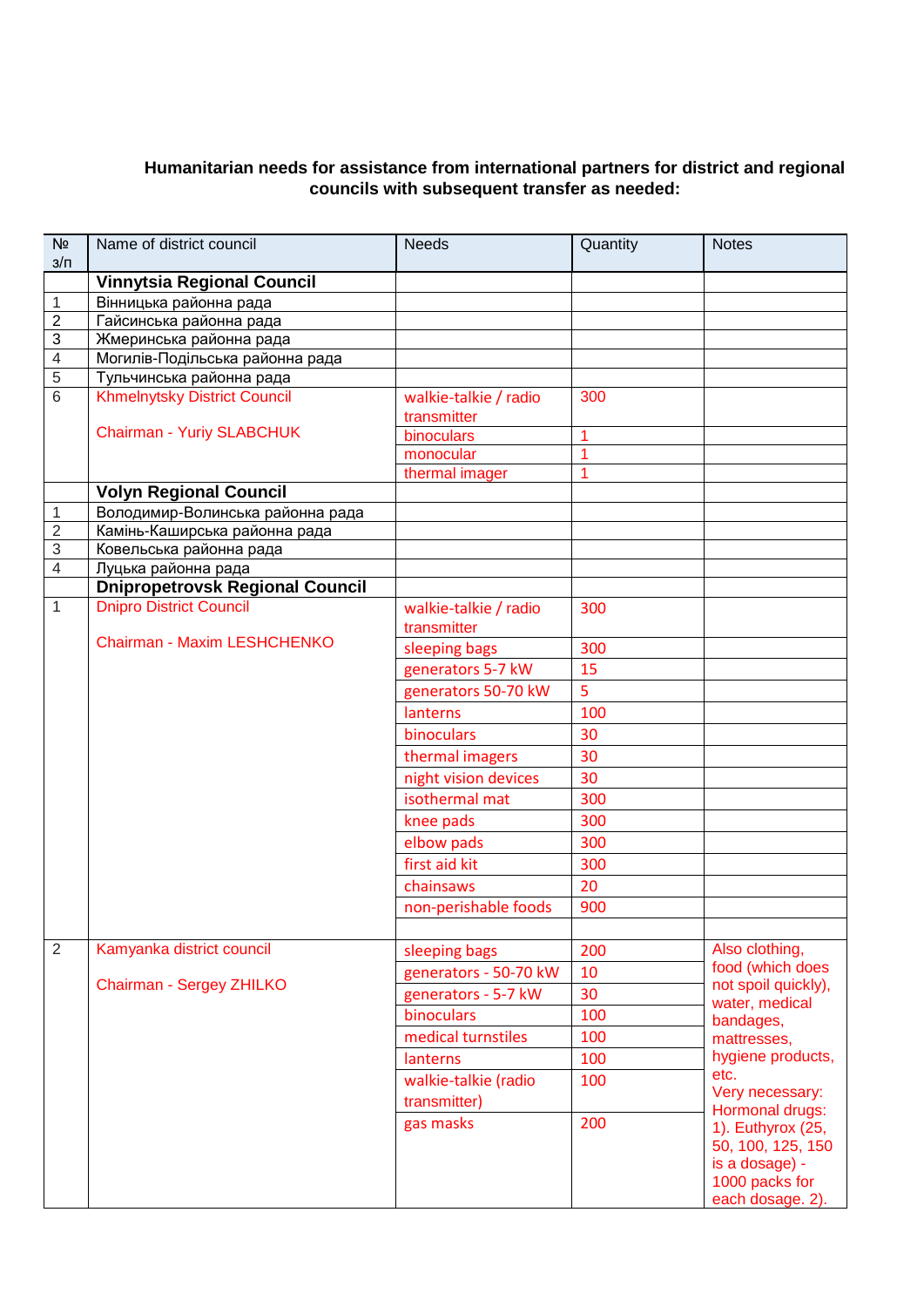|                |                                                             |                                         |                          | L-thyroxine                              |
|----------------|-------------------------------------------------------------|-----------------------------------------|--------------------------|------------------------------------------|
|                |                                                             |                                         |                          | (25,50,100,125,15)<br>0 is the dosage) - |
|                |                                                             |                                         |                          | 1000 packs for                           |
|                |                                                             |                                         |                          | each dosage                              |
| $\sqrt{3}$     | Криворізька районна рада                                    |                                         |                          |                                          |
| $\overline{4}$ | Нікопольська районна рада                                   |                                         |                          |                                          |
| $\overline{5}$ | Novomoskovsk district council                               | winter warm clothes                     | 500                      |                                          |
|                | Chairman - Sergei Khrapov                                   | berets size from                        | 40 to 45,500             |                                          |
|                |                                                             | thermal underwear                       | 500                      |                                          |
|                |                                                             | warm jackets                            | 500                      |                                          |
|                |                                                             | means of                                | 500                      |                                          |
|                |                                                             | communication                           |                          |                                          |
|                |                                                             | thermal imagers                         | 500                      |                                          |
|                |                                                             | mittens                                 | 500                      |                                          |
|                |                                                             | hats                                    | 500                      |                                          |
| 6              | Pavlohrad district council                                  | radio transmitter                       | 40 pieces<br>150 pieces  |                                          |
|                | <b>Chairman - Dmitry PAVLOV</b>                             | bulletproof vest                        |                          |                                          |
|                |                                                             | helmet                                  | 150 pieces<br>150 pieces |                                          |
|                |                                                             | sleeping bag                            | 2 pieces                 |                                          |
|                |                                                             | generator - 50-70 kW                    | 10 pieces                |                                          |
|                |                                                             | generator - 5-7 kW                      |                          |                                          |
|                |                                                             | binoculars                              | 100 pieces               |                                          |
|                |                                                             | medical turnstile                       | 50 pieces                |                                          |
|                |                                                             | lantern                                 | 40 pieces                |                                          |
| $\overline{7}$ | Синельниківська районна рада                                |                                         |                          |                                          |
| $\mathbf{1}$   | Donetsk regional council<br><b>Bakhmut District Council</b> |                                         |                          |                                          |
|                |                                                             | walkie-talkie / radio                   | 100                      | motorola                                 |
|                | Chairwoman - Svitlana KISHCHENKO                            | transmitter                             |                          |                                          |
|                |                                                             | sleeping bags<br>helmets                | 545<br>545               |                                          |
|                |                                                             |                                         | 5                        |                                          |
|                |                                                             | 5-7 kW generators                       | 300                      |                                          |
|                |                                                             | lanterns<br>binoculars                  | 100                      | 10*50                                    |
|                |                                                             |                                         | 545                      |                                          |
|                |                                                             | isothermal mats                         |                          |                                          |
|                |                                                             | thermal imagers                         | 20                       |                                          |
|                |                                                             | night vision devices                    | 20                       |                                          |
|                |                                                             | knee pads                               | 545<br>545               |                                          |
|                |                                                             | elbow pads<br>individual first aid kits |                          |                                          |
|                |                                                             | protection glasses                      | 545<br>300               |                                          |
| $\sqrt{2}$     | Волноваська районна рада                                    |                                         |                          |                                          |
| $\sqrt{3}$     | Краматорська районна рада                                   |                                         |                          |                                          |
| $\overline{4}$ | Маріупольська районна рада                                  |                                         |                          |                                          |
| 5              | Pokrovsky district council                                  | sleeping bags                           | 100                      |                                          |
|                |                                                             | generators - 50-70 kW                   | $\overline{\mathbf{3}}$  |                                          |
|                | Chairman - Yuriy KRYUCHKA                                   | generators - 5-7 kW                     | $\overline{7}$           |                                          |
|                |                                                             | binoculars                              | 70                       |                                          |
|                |                                                             | medical turnstiles                      | 200                      |                                          |
|                |                                                             | lanterns                                | 300                      |                                          |
|                |                                                             | walkie-talkie / radio                   | 300                      |                                          |
|                |                                                             | transmitter                             |                          |                                          |
|                |                                                             | gas masks                               | 100                      |                                          |
|                |                                                             | long lasting foods                      | 1000                     |                                          |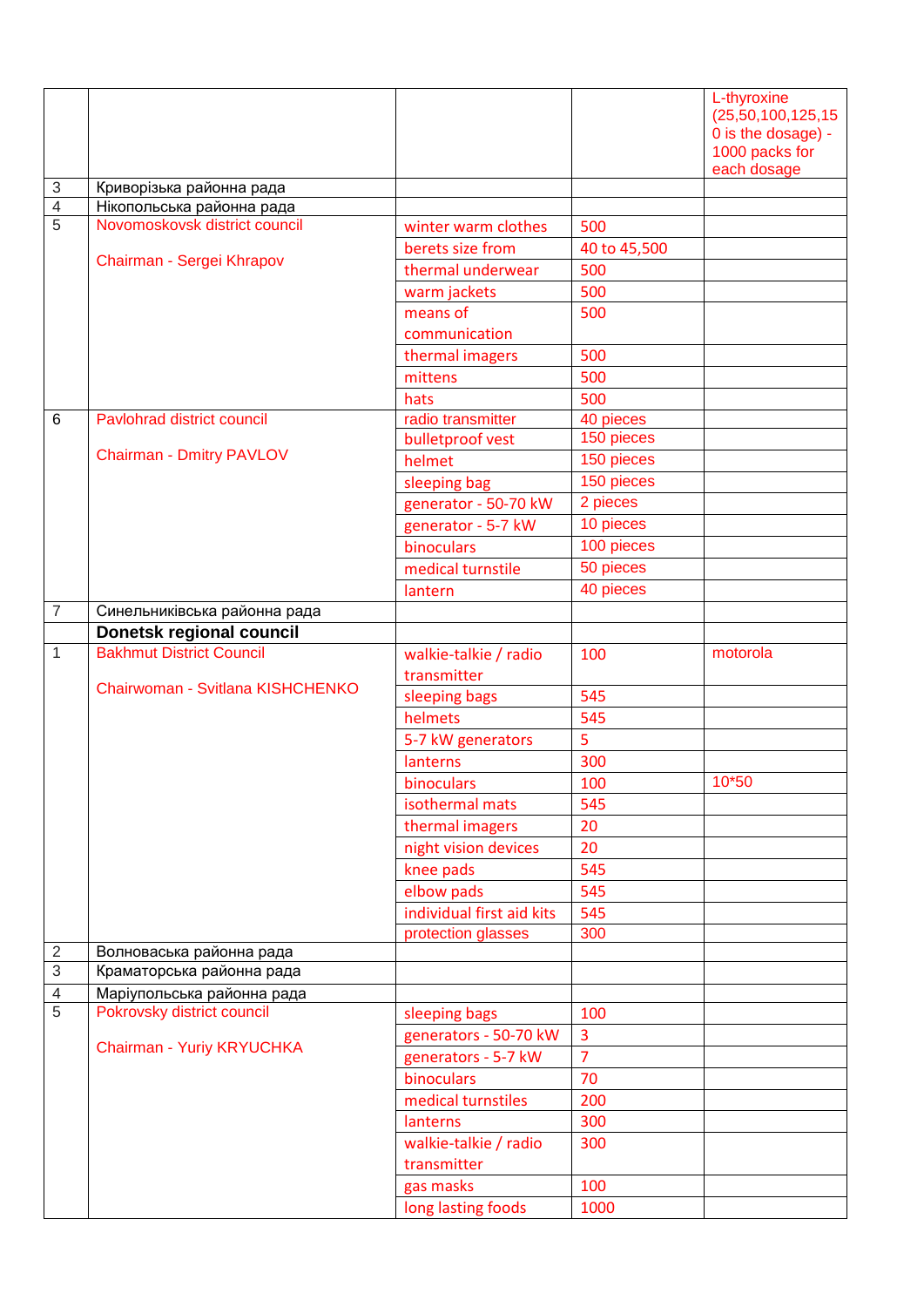|                                |                                                            | medical bandages                   | 1000                             |  |
|--------------------------------|------------------------------------------------------------|------------------------------------|----------------------------------|--|
|                                |                                                            | mattresses                         | 100                              |  |
|                                |                                                            | hygiene products                   | 500                              |  |
|                                |                                                            | <b>Isothermal mats</b>             | 600                              |  |
|                                |                                                            | form I xl xxl                      | 350                              |  |
|                                |                                                            | knee pads                          | 350                              |  |
|                                |                                                            | elbow pads                         | 350                              |  |
|                                |                                                            | nightlights                        | 150                              |  |
|                                |                                                            | ankle boots (lace-up               | 350                              |  |
|                                |                                                            | boots) 42-46                       |                                  |  |
|                                |                                                            |                                    |                                  |  |
|                                | <b>Zhytomyr Regional Council</b>                           |                                    |                                  |  |
| $\mathbf{1}$                   | <b>Berdychiv District Council</b>                          | walkie-talkie / radio              | 50                               |  |
|                                |                                                            | transmitter                        |                                  |  |
|                                | <b>Chairman - Alexander BALYANOV</b>                       | sleeping bags                      | 540                              |  |
|                                |                                                            | 5-7 kW generators                  | $\overline{5}$<br>$\overline{1}$ |  |
|                                |                                                            | generators 50-70 kW<br>lanterns    | 300                              |  |
|                                |                                                            | binoculars                         | 40                               |  |
|                                |                                                            | karemati                           | 450                              |  |
|                                |                                                            | thermal imagers                    | 15                               |  |
|                                |                                                            | night vision devices               | 10                               |  |
|                                |                                                            | knee pads                          | 500                              |  |
|                                |                                                            | elbows                             | 500                              |  |
|                                |                                                            | individual first aid kits          | 100                              |  |
| $\overline{c}$                 | Житомирська районна рада                                   |                                    |                                  |  |
| $\overline{3}$                 | <b>Korosten District Council</b>                           | <b>Food kits</b>                   | 1000                             |  |
|                                |                                                            |                                    |                                  |  |
|                                | Chairwoman - Yulia HAYEVSKA                                |                                    |                                  |  |
| $\overline{4}$                 | Новоград-Волинська районна рада                            |                                    |                                  |  |
|                                | <b>Transcarpathian Regional Council</b>                    |                                    |                                  |  |
| $\mathbf{1}$<br>$\overline{2}$ | Берегівська районна рада                                   |                                    |                                  |  |
| $\overline{3}$                 | Мукачівська районна рада<br><b>Rakhiv District Council</b> | sleeping bags                      | 500                              |  |
|                                |                                                            | generators 50-70 kW.               | $\overline{2}$                   |  |
|                                | Chairwoman - Diana BABINETS                                | generators 5-7 kW.                 | $\overline{5}$                   |  |
|                                |                                                            | binoculars                         | 25                               |  |
|                                |                                                            | medical turnstiles of              | 200 sets                         |  |
|                                |                                                            | lanterns                           | 500                              |  |
|                                |                                                            | walkie-talkie                      | 500                              |  |
|                                |                                                            | gas masks                          | 500                              |  |
|                                |                                                            | foods that do not spoil<br>quickly | 5000 rations                     |  |
|                                |                                                            | medical bandages                   | 200 sets                         |  |
|                                |                                                            | mattresses                         | 500                              |  |
|                                |                                                            | hygiene products                   | 500 sets                         |  |
| 4                              | Тячівська районна рада                                     |                                    |                                  |  |
| $\overline{5}$                 | Ужгородська районна рада                                   |                                    |                                  |  |
| 6                              | Хустська районна рада                                      |                                    |                                  |  |
|                                | <b>Zaporizhia Regional Council</b>                         |                                    |                                  |  |
| $\mathbf{1}$                   | Бердянська районна рада                                    |                                    |                                  |  |
| $\overline{2}$                 | <b>Vasylivka District Council</b>                          | sleeping bags                      | 200                              |  |
|                                | Chairwoman - Olena ZDOR                                    | binoculars                         | 50                               |  |
|                                |                                                            | medical turnstiles                 | 100                              |  |
|                                |                                                            | lanterns                           | 150                              |  |
|                                |                                                            | walkie-talkie                      | 200                              |  |
|                                |                                                            | <b>Isothermal mats</b>             | 100                              |  |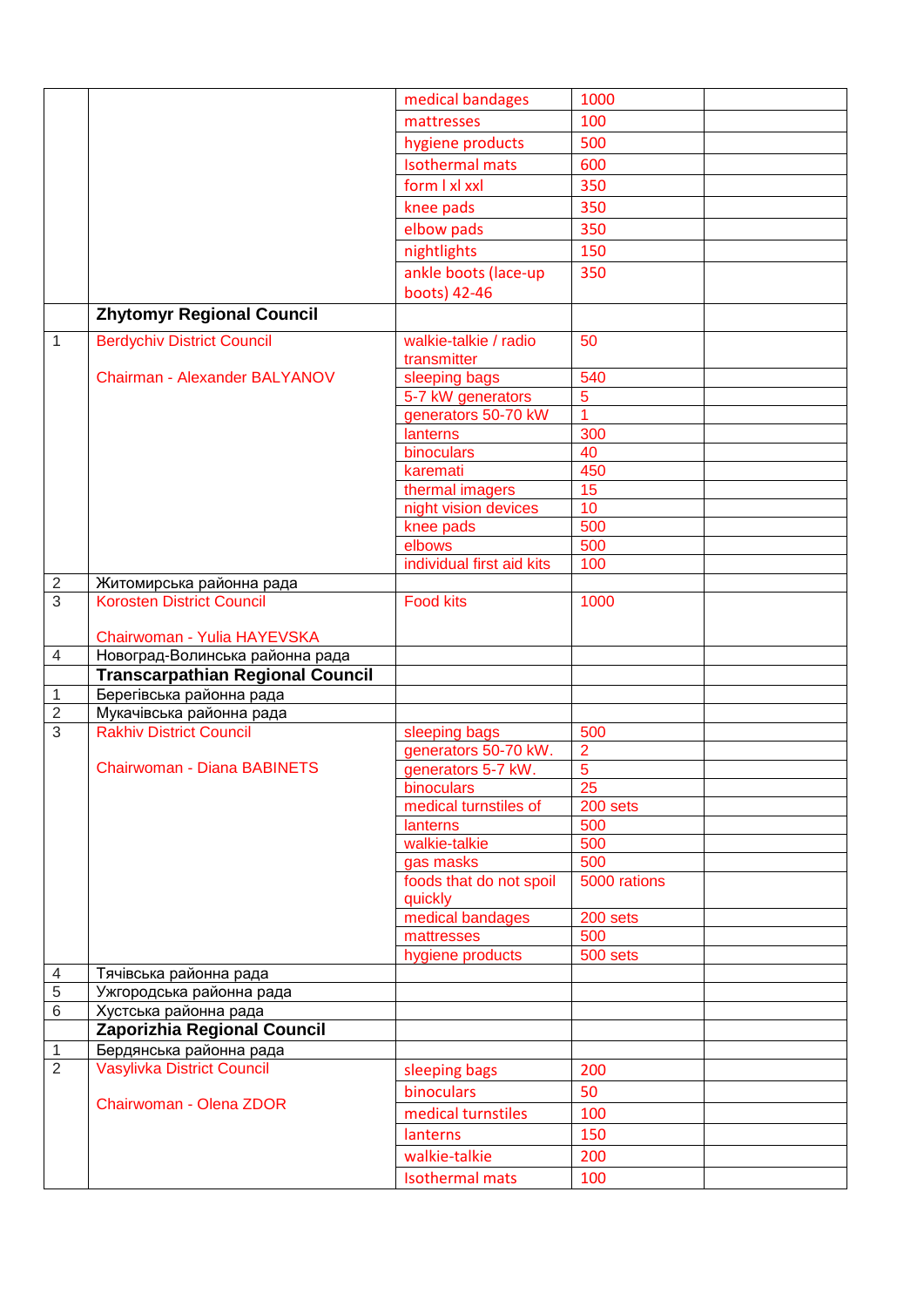| $\overline{3}$                 | Zaporizhzhia district council                             | sleeping bags                                        | 4450           | Also, laced ankle<br>boots, size 42 - |
|--------------------------------|-----------------------------------------------------------|------------------------------------------------------|----------------|---------------------------------------|
|                                | <b>Chairman - Alexander FILIN</b>                         |                                                      |                | 46                                    |
|                                |                                                           | generators - 50-70 kW                                | 65             |                                       |
|                                |                                                           | generators - 5-7 kW                                  | 72             |                                       |
|                                |                                                           | binoculars                                           | 1020           |                                       |
|                                |                                                           | medical turnstiles                                   | 4100           |                                       |
|                                |                                                           | lanterns                                             | 1812           |                                       |
|                                |                                                           | walkie-talkie                                        | 2930           |                                       |
|                                |                                                           | gas masks                                            | 4060           |                                       |
|                                |                                                           | non-perishable food                                  | 5080           |                                       |
|                                |                                                           | medical bandages                                     | 5320           |                                       |
|                                |                                                           | mattresses                                           | 3220           |                                       |
|                                |                                                           | hygiene products                                     | 3720           |                                       |
|                                |                                                           | <b>Isothermal mats</b>                               | 2240           |                                       |
|                                |                                                           | form I xl xxl                                        | 1880           |                                       |
|                                |                                                           |                                                      | 4390           |                                       |
|                                |                                                           | knee pads                                            |                |                                       |
|                                |                                                           | <b>Elbow pads</b>                                    | 4890           |                                       |
|                                |                                                           | nightlights                                          | 1168           |                                       |
| $\overline{4}$                 | Мелітопольська районна рада                               |                                                      |                |                                       |
| 5                              | Пологівська районна рада                                  |                                                      |                |                                       |
|                                | <b>Ivano-Frankivsk Regional Council</b>                   |                                                      |                |                                       |
| $\mathbf{1}$<br>$\overline{2}$ | Верховинська районна рада                                 |                                                      |                |                                       |
|                                | <b>Ivano-Frankivsk District Council</b>                   | <b>Diesel generators</b><br><b>Thermal underwear</b> | 200            |                                       |
|                                | Chairman - Vasily POPOVYCH                                | <b>Medicine</b>                                      | 200<br>200     |                                       |
|                                |                                                           | <b>Hygienic products</b>                             | 200            |                                       |
| $\sqrt{3}$                     | Калуська районна рада                                     |                                                      |                |                                       |
| $\overline{4}$                 | Коломийська районна рада                                  |                                                      |                |                                       |
| $\overline{5}$                 | Косівська районна рада                                    |                                                      |                |                                       |
| 6                              | Надвірнянська районна рада                                |                                                      |                |                                       |
|                                |                                                           |                                                      |                |                                       |
|                                | <b>Kyiv Regional Council</b>                              |                                                      |                |                                       |
| $\mathbf 1$                    | Білоцерківська районна рада                               |                                                      |                |                                       |
| $\overline{2}$                 | Бориспільська районна рада                                |                                                      |                |                                       |
| $\overline{3}$                 | Броварська районна рада                                   |                                                      |                |                                       |
| $\overline{4}$                 | Бучанська районна рада                                    |                                                      |                |                                       |
| $\overline{5}$                 | Вишгородська районна рада                                 |                                                      |                |                                       |
| $\,$ 6 $\,$<br>$\overline{7}$  | Обухівська районна рада<br><b>Fastiv District Council</b> |                                                      |                |                                       |
|                                |                                                           | <b>Medium tonnage</b><br>truck 4x4 ("GAZ")           | 3              |                                       |
|                                | <b>Chairman - Victor VEREMEYCHIK</b>                      | buses "bogdan"                                       | 5              |                                       |
|                                |                                                           | <b>Tent for technical</b>                            | 6              |                                       |
|                                |                                                           | inspection of gas                                    |                |                                       |
|                                |                                                           | masks                                                |                |                                       |
|                                |                                                           | protective raincoats                                 | 490            |                                       |
|                                |                                                           | mittens bl-1m                                        | 490            |                                       |
|                                |                                                           |                                                      | 12             |                                       |
|                                |                                                           | Individual degassing<br>kit(1)                       |                |                                       |
|                                |                                                           | field trailer kitchen -<br>125                       | $\overline{3}$ |                                       |
|                                |                                                           | field trailer kitchen                                | $\overline{3}$ |                                       |
|                                |                                                           | 130                                                  |                |                                       |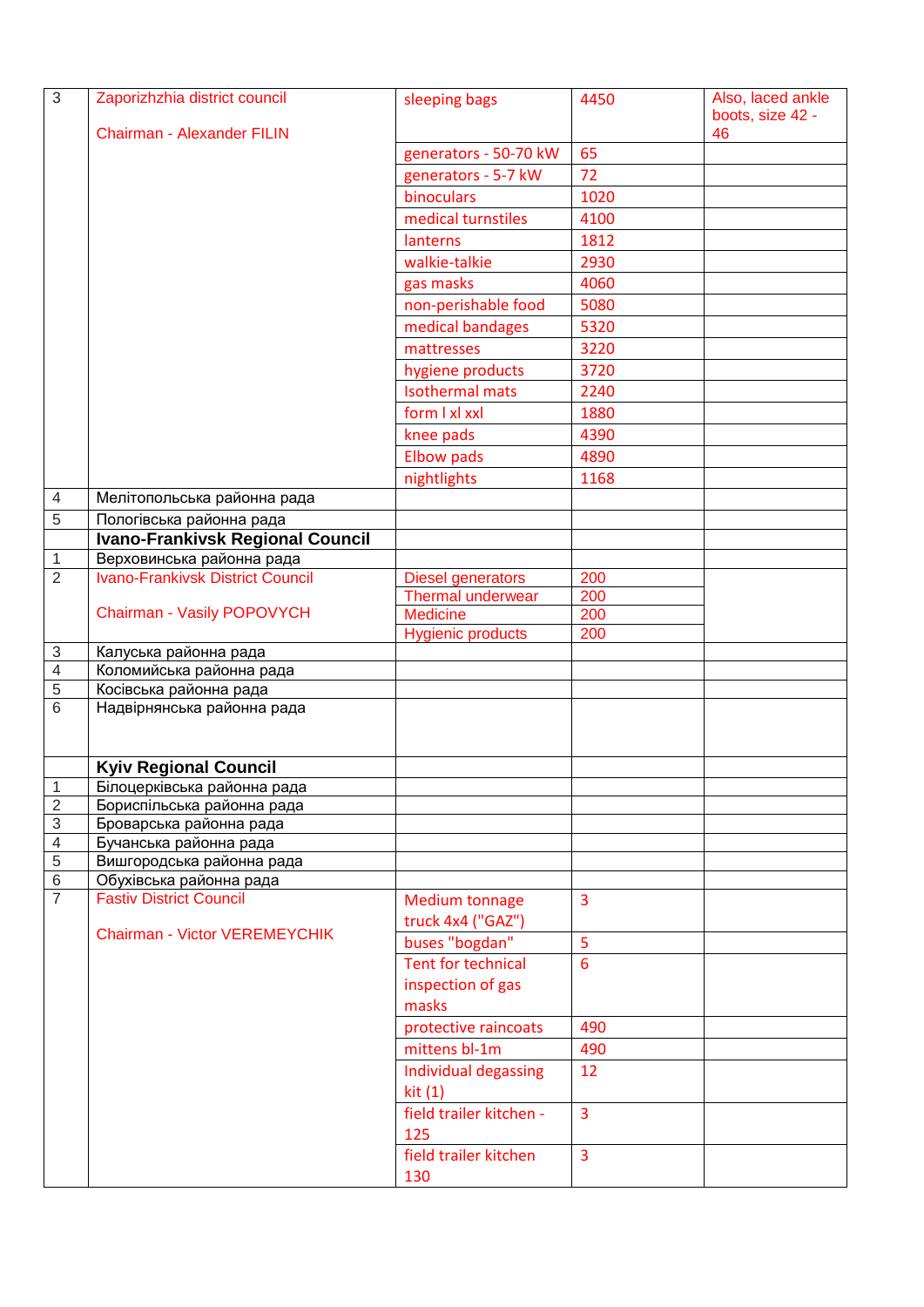| 12 <sub>1</sub><br>9<br>tank car (water)-4<br>62<br>walkie-talkie<br>300<br>sleeping bags<br>10<br>generators 5-7 kW<br>generators 50-70 kW<br>$\mathbf{1}$<br>lanterns<br>120<br>binoculars<br>100<br><b>Kirovohrad Regional Council</b><br>$\mathbf 1$<br>Голованівська районна рада<br>$\overline{2}$<br>Кропивницька районна рада<br>$\overline{3}$<br>Новоукраїнська районна рада<br>$\overline{\mathbf{4}}$<br>Олександрійська районна рада<br><b>Luhansk Regional Council</b><br>Сватівська районна рада<br>$\mathbf 1$<br><b>Severodonetsk District Council</b><br>$\overline{2}$<br>walkie-talkie<br>40<br>200<br>sleeping bags<br>Chairman - Vladimir PROKOPENKO<br>generators 5-7 kW<br>20<br>$\overline{2}$<br>generators 50-70 kW<br>50<br>lanterns<br>20<br><b>binoculars</b><br>20<br>thermal imagers<br>night vision devices<br>20<br><b>Isothermic mats</b><br>300<br>300<br>knee pads<br><b>Elbow pads</b><br>300<br>individual first aid kits<br>500<br>Shoulder-shoulder<br>300<br>systems<br>300<br>tactical glasses<br>20<br>chainsaws<br>$\overline{3}$<br>Старобільська районна рада<br>$\overline{4}$<br>Shchastyn district council<br>Insulin (urgently)<br><b>Type of insulin</b><br>Need for 3<br>Form<br>Chairwoman - Elena KOROBKA<br>months for adults<br>and children<br><b>BAT «ФАРМАК»:</b><br>vials<br>200<br><b>Pharmasulin N</b><br><b>Pharmasulin H Nº5</b><br>cartridge<br>80<br>Pharmasulin HPP;<br>vial<br>180<br>Pharmasulin PHP Nº5<br>cartridge<br>85<br>Pharmasulin 30 \70<br>vial<br>180<br>Pharmasulin 30 \ 70 .<br>cartridge<br>170<br>N <sub>25</sub><br>"NOVO-NORDISK":<br>300<br>vial<br>Actropid<br>300<br>Aktropid up.Nº5<br>Syringe-pen<br>280<br>Protafan<br>bottle<br>ProtafanNº5<br>Syringe-pen<br>280<br>100<br>vial<br><b>Mixstard</b><br>100<br>Mixtard unitary Nº5<br>Syringe-pen |  | Metal field thermos - | 56          |     |
|------------------------------------------------------------------------------------------------------------------------------------------------------------------------------------------------------------------------------------------------------------------------------------------------------------------------------------------------------------------------------------------------------------------------------------------------------------------------------------------------------------------------------------------------------------------------------------------------------------------------------------------------------------------------------------------------------------------------------------------------------------------------------------------------------------------------------------------------------------------------------------------------------------------------------------------------------------------------------------------------------------------------------------------------------------------------------------------------------------------------------------------------------------------------------------------------------------------------------------------------------------------------------------------------------------------------------------------------------------------------------------------------------------------------------------------------------------------------------------------------------------------------------------------------------------------------------------------------------------------------------------------------------------------------------------------------------------------------------------------------------------------------------------------------------------------------------------------------|--|-----------------------|-------------|-----|
|                                                                                                                                                                                                                                                                                                                                                                                                                                                                                                                                                                                                                                                                                                                                                                                                                                                                                                                                                                                                                                                                                                                                                                                                                                                                                                                                                                                                                                                                                                                                                                                                                                                                                                                                                                                                                                                |  |                       |             |     |
|                                                                                                                                                                                                                                                                                                                                                                                                                                                                                                                                                                                                                                                                                                                                                                                                                                                                                                                                                                                                                                                                                                                                                                                                                                                                                                                                                                                                                                                                                                                                                                                                                                                                                                                                                                                                                                                |  |                       |             |     |
|                                                                                                                                                                                                                                                                                                                                                                                                                                                                                                                                                                                                                                                                                                                                                                                                                                                                                                                                                                                                                                                                                                                                                                                                                                                                                                                                                                                                                                                                                                                                                                                                                                                                                                                                                                                                                                                |  |                       |             |     |
|                                                                                                                                                                                                                                                                                                                                                                                                                                                                                                                                                                                                                                                                                                                                                                                                                                                                                                                                                                                                                                                                                                                                                                                                                                                                                                                                                                                                                                                                                                                                                                                                                                                                                                                                                                                                                                                |  |                       |             |     |
|                                                                                                                                                                                                                                                                                                                                                                                                                                                                                                                                                                                                                                                                                                                                                                                                                                                                                                                                                                                                                                                                                                                                                                                                                                                                                                                                                                                                                                                                                                                                                                                                                                                                                                                                                                                                                                                |  |                       |             |     |
|                                                                                                                                                                                                                                                                                                                                                                                                                                                                                                                                                                                                                                                                                                                                                                                                                                                                                                                                                                                                                                                                                                                                                                                                                                                                                                                                                                                                                                                                                                                                                                                                                                                                                                                                                                                                                                                |  |                       |             |     |
|                                                                                                                                                                                                                                                                                                                                                                                                                                                                                                                                                                                                                                                                                                                                                                                                                                                                                                                                                                                                                                                                                                                                                                                                                                                                                                                                                                                                                                                                                                                                                                                                                                                                                                                                                                                                                                                |  |                       |             |     |
|                                                                                                                                                                                                                                                                                                                                                                                                                                                                                                                                                                                                                                                                                                                                                                                                                                                                                                                                                                                                                                                                                                                                                                                                                                                                                                                                                                                                                                                                                                                                                                                                                                                                                                                                                                                                                                                |  |                       |             |     |
|                                                                                                                                                                                                                                                                                                                                                                                                                                                                                                                                                                                                                                                                                                                                                                                                                                                                                                                                                                                                                                                                                                                                                                                                                                                                                                                                                                                                                                                                                                                                                                                                                                                                                                                                                                                                                                                |  |                       |             |     |
|                                                                                                                                                                                                                                                                                                                                                                                                                                                                                                                                                                                                                                                                                                                                                                                                                                                                                                                                                                                                                                                                                                                                                                                                                                                                                                                                                                                                                                                                                                                                                                                                                                                                                                                                                                                                                                                |  |                       |             |     |
|                                                                                                                                                                                                                                                                                                                                                                                                                                                                                                                                                                                                                                                                                                                                                                                                                                                                                                                                                                                                                                                                                                                                                                                                                                                                                                                                                                                                                                                                                                                                                                                                                                                                                                                                                                                                                                                |  |                       |             |     |
|                                                                                                                                                                                                                                                                                                                                                                                                                                                                                                                                                                                                                                                                                                                                                                                                                                                                                                                                                                                                                                                                                                                                                                                                                                                                                                                                                                                                                                                                                                                                                                                                                                                                                                                                                                                                                                                |  |                       |             |     |
|                                                                                                                                                                                                                                                                                                                                                                                                                                                                                                                                                                                                                                                                                                                                                                                                                                                                                                                                                                                                                                                                                                                                                                                                                                                                                                                                                                                                                                                                                                                                                                                                                                                                                                                                                                                                                                                |  |                       |             |     |
|                                                                                                                                                                                                                                                                                                                                                                                                                                                                                                                                                                                                                                                                                                                                                                                                                                                                                                                                                                                                                                                                                                                                                                                                                                                                                                                                                                                                                                                                                                                                                                                                                                                                                                                                                                                                                                                |  |                       |             |     |
|                                                                                                                                                                                                                                                                                                                                                                                                                                                                                                                                                                                                                                                                                                                                                                                                                                                                                                                                                                                                                                                                                                                                                                                                                                                                                                                                                                                                                                                                                                                                                                                                                                                                                                                                                                                                                                                |  |                       |             |     |
|                                                                                                                                                                                                                                                                                                                                                                                                                                                                                                                                                                                                                                                                                                                                                                                                                                                                                                                                                                                                                                                                                                                                                                                                                                                                                                                                                                                                                                                                                                                                                                                                                                                                                                                                                                                                                                                |  |                       |             |     |
|                                                                                                                                                                                                                                                                                                                                                                                                                                                                                                                                                                                                                                                                                                                                                                                                                                                                                                                                                                                                                                                                                                                                                                                                                                                                                                                                                                                                                                                                                                                                                                                                                                                                                                                                                                                                                                                |  |                       |             |     |
|                                                                                                                                                                                                                                                                                                                                                                                                                                                                                                                                                                                                                                                                                                                                                                                                                                                                                                                                                                                                                                                                                                                                                                                                                                                                                                                                                                                                                                                                                                                                                                                                                                                                                                                                                                                                                                                |  |                       |             |     |
|                                                                                                                                                                                                                                                                                                                                                                                                                                                                                                                                                                                                                                                                                                                                                                                                                                                                                                                                                                                                                                                                                                                                                                                                                                                                                                                                                                                                                                                                                                                                                                                                                                                                                                                                                                                                                                                |  |                       |             |     |
|                                                                                                                                                                                                                                                                                                                                                                                                                                                                                                                                                                                                                                                                                                                                                                                                                                                                                                                                                                                                                                                                                                                                                                                                                                                                                                                                                                                                                                                                                                                                                                                                                                                                                                                                                                                                                                                |  |                       |             |     |
|                                                                                                                                                                                                                                                                                                                                                                                                                                                                                                                                                                                                                                                                                                                                                                                                                                                                                                                                                                                                                                                                                                                                                                                                                                                                                                                                                                                                                                                                                                                                                                                                                                                                                                                                                                                                                                                |  |                       |             |     |
|                                                                                                                                                                                                                                                                                                                                                                                                                                                                                                                                                                                                                                                                                                                                                                                                                                                                                                                                                                                                                                                                                                                                                                                                                                                                                                                                                                                                                                                                                                                                                                                                                                                                                                                                                                                                                                                |  |                       |             |     |
|                                                                                                                                                                                                                                                                                                                                                                                                                                                                                                                                                                                                                                                                                                                                                                                                                                                                                                                                                                                                                                                                                                                                                                                                                                                                                                                                                                                                                                                                                                                                                                                                                                                                                                                                                                                                                                                |  |                       |             |     |
|                                                                                                                                                                                                                                                                                                                                                                                                                                                                                                                                                                                                                                                                                                                                                                                                                                                                                                                                                                                                                                                                                                                                                                                                                                                                                                                                                                                                                                                                                                                                                                                                                                                                                                                                                                                                                                                |  |                       |             |     |
|                                                                                                                                                                                                                                                                                                                                                                                                                                                                                                                                                                                                                                                                                                                                                                                                                                                                                                                                                                                                                                                                                                                                                                                                                                                                                                                                                                                                                                                                                                                                                                                                                                                                                                                                                                                                                                                |  |                       |             |     |
|                                                                                                                                                                                                                                                                                                                                                                                                                                                                                                                                                                                                                                                                                                                                                                                                                                                                                                                                                                                                                                                                                                                                                                                                                                                                                                                                                                                                                                                                                                                                                                                                                                                                                                                                                                                                                                                |  |                       |             |     |
|                                                                                                                                                                                                                                                                                                                                                                                                                                                                                                                                                                                                                                                                                                                                                                                                                                                                                                                                                                                                                                                                                                                                                                                                                                                                                                                                                                                                                                                                                                                                                                                                                                                                                                                                                                                                                                                |  |                       |             |     |
|                                                                                                                                                                                                                                                                                                                                                                                                                                                                                                                                                                                                                                                                                                                                                                                                                                                                                                                                                                                                                                                                                                                                                                                                                                                                                                                                                                                                                                                                                                                                                                                                                                                                                                                                                                                                                                                |  |                       |             |     |
|                                                                                                                                                                                                                                                                                                                                                                                                                                                                                                                                                                                                                                                                                                                                                                                                                                                                                                                                                                                                                                                                                                                                                                                                                                                                                                                                                                                                                                                                                                                                                                                                                                                                                                                                                                                                                                                |  |                       |             |     |
|                                                                                                                                                                                                                                                                                                                                                                                                                                                                                                                                                                                                                                                                                                                                                                                                                                                                                                                                                                                                                                                                                                                                                                                                                                                                                                                                                                                                                                                                                                                                                                                                                                                                                                                                                                                                                                                |  |                       |             |     |
|                                                                                                                                                                                                                                                                                                                                                                                                                                                                                                                                                                                                                                                                                                                                                                                                                                                                                                                                                                                                                                                                                                                                                                                                                                                                                                                                                                                                                                                                                                                                                                                                                                                                                                                                                                                                                                                |  |                       |             |     |
|                                                                                                                                                                                                                                                                                                                                                                                                                                                                                                                                                                                                                                                                                                                                                                                                                                                                                                                                                                                                                                                                                                                                                                                                                                                                                                                                                                                                                                                                                                                                                                                                                                                                                                                                                                                                                                                |  |                       |             |     |
|                                                                                                                                                                                                                                                                                                                                                                                                                                                                                                                                                                                                                                                                                                                                                                                                                                                                                                                                                                                                                                                                                                                                                                                                                                                                                                                                                                                                                                                                                                                                                                                                                                                                                                                                                                                                                                                |  |                       |             |     |
|                                                                                                                                                                                                                                                                                                                                                                                                                                                                                                                                                                                                                                                                                                                                                                                                                                                                                                                                                                                                                                                                                                                                                                                                                                                                                                                                                                                                                                                                                                                                                                                                                                                                                                                                                                                                                                                |  |                       |             |     |
|                                                                                                                                                                                                                                                                                                                                                                                                                                                                                                                                                                                                                                                                                                                                                                                                                                                                                                                                                                                                                                                                                                                                                                                                                                                                                                                                                                                                                                                                                                                                                                                                                                                                                                                                                                                                                                                |  |                       |             |     |
|                                                                                                                                                                                                                                                                                                                                                                                                                                                                                                                                                                                                                                                                                                                                                                                                                                                                                                                                                                                                                                                                                                                                                                                                                                                                                                                                                                                                                                                                                                                                                                                                                                                                                                                                                                                                                                                |  |                       |             |     |
|                                                                                                                                                                                                                                                                                                                                                                                                                                                                                                                                                                                                                                                                                                                                                                                                                                                                                                                                                                                                                                                                                                                                                                                                                                                                                                                                                                                                                                                                                                                                                                                                                                                                                                                                                                                                                                                |  |                       |             |     |
|                                                                                                                                                                                                                                                                                                                                                                                                                                                                                                                                                                                                                                                                                                                                                                                                                                                                                                                                                                                                                                                                                                                                                                                                                                                                                                                                                                                                                                                                                                                                                                                                                                                                                                                                                                                                                                                |  |                       |             |     |
|                                                                                                                                                                                                                                                                                                                                                                                                                                                                                                                                                                                                                                                                                                                                                                                                                                                                                                                                                                                                                                                                                                                                                                                                                                                                                                                                                                                                                                                                                                                                                                                                                                                                                                                                                                                                                                                |  |                       |             |     |
|                                                                                                                                                                                                                                                                                                                                                                                                                                                                                                                                                                                                                                                                                                                                                                                                                                                                                                                                                                                                                                                                                                                                                                                                                                                                                                                                                                                                                                                                                                                                                                                                                                                                                                                                                                                                                                                |  |                       |             |     |
|                                                                                                                                                                                                                                                                                                                                                                                                                                                                                                                                                                                                                                                                                                                                                                                                                                                                                                                                                                                                                                                                                                                                                                                                                                                                                                                                                                                                                                                                                                                                                                                                                                                                                                                                                                                                                                                |  |                       |             |     |
|                                                                                                                                                                                                                                                                                                                                                                                                                                                                                                                                                                                                                                                                                                                                                                                                                                                                                                                                                                                                                                                                                                                                                                                                                                                                                                                                                                                                                                                                                                                                                                                                                                                                                                                                                                                                                                                |  |                       |             |     |
|                                                                                                                                                                                                                                                                                                                                                                                                                                                                                                                                                                                                                                                                                                                                                                                                                                                                                                                                                                                                                                                                                                                                                                                                                                                                                                                                                                                                                                                                                                                                                                                                                                                                                                                                                                                                                                                |  |                       |             |     |
|                                                                                                                                                                                                                                                                                                                                                                                                                                                                                                                                                                                                                                                                                                                                                                                                                                                                                                                                                                                                                                                                                                                                                                                                                                                                                                                                                                                                                                                                                                                                                                                                                                                                                                                                                                                                                                                |  |                       |             |     |
|                                                                                                                                                                                                                                                                                                                                                                                                                                                                                                                                                                                                                                                                                                                                                                                                                                                                                                                                                                                                                                                                                                                                                                                                                                                                                                                                                                                                                                                                                                                                                                                                                                                                                                                                                                                                                                                |  |                       |             |     |
|                                                                                                                                                                                                                                                                                                                                                                                                                                                                                                                                                                                                                                                                                                                                                                                                                                                                                                                                                                                                                                                                                                                                                                                                                                                                                                                                                                                                                                                                                                                                                                                                                                                                                                                                                                                                                                                |  |                       |             |     |
|                                                                                                                                                                                                                                                                                                                                                                                                                                                                                                                                                                                                                                                                                                                                                                                                                                                                                                                                                                                                                                                                                                                                                                                                                                                                                                                                                                                                                                                                                                                                                                                                                                                                                                                                                                                                                                                |  |                       |             |     |
|                                                                                                                                                                                                                                                                                                                                                                                                                                                                                                                                                                                                                                                                                                                                                                                                                                                                                                                                                                                                                                                                                                                                                                                                                                                                                                                                                                                                                                                                                                                                                                                                                                                                                                                                                                                                                                                |  |                       |             |     |
|                                                                                                                                                                                                                                                                                                                                                                                                                                                                                                                                                                                                                                                                                                                                                                                                                                                                                                                                                                                                                                                                                                                                                                                                                                                                                                                                                                                                                                                                                                                                                                                                                                                                                                                                                                                                                                                |  |                       |             |     |
|                                                                                                                                                                                                                                                                                                                                                                                                                                                                                                                                                                                                                                                                                                                                                                                                                                                                                                                                                                                                                                                                                                                                                                                                                                                                                                                                                                                                                                                                                                                                                                                                                                                                                                                                                                                                                                                |  |                       |             |     |
|                                                                                                                                                                                                                                                                                                                                                                                                                                                                                                                                                                                                                                                                                                                                                                                                                                                                                                                                                                                                                                                                                                                                                                                                                                                                                                                                                                                                                                                                                                                                                                                                                                                                                                                                                                                                                                                |  | Novorapid .Nº5        | Syringe-pen | 200 |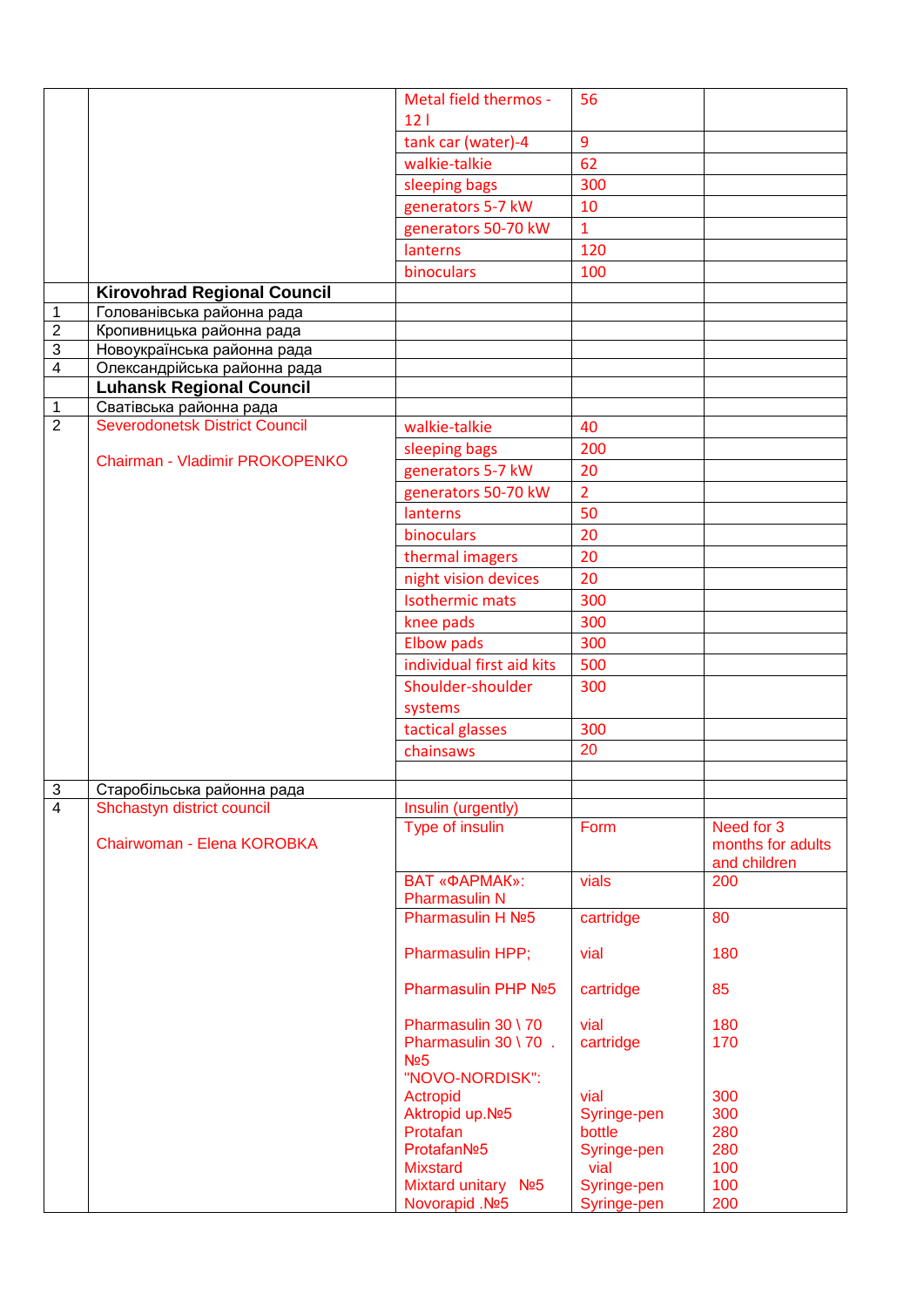|  | Livemir up. Nº5           | Syringe-pen        | 150 |
|--|---------------------------|--------------------|-----|
|  | Novomix.Nº5               | Syringe-pen        | 50  |
|  |                           |                    |     |
|  | <b>AVENTIS:</b>           |                    |     |
|  | Lantus solostar Nº5       | Syringe pen        | 280 |
|  | Epaidra solostar Nº5      | Syringe pen        | 300 |
|  |                           |                    |     |
|  | <b>Too soloist</b>        | cartridge          | 300 |
|  | Epaidra solostar          | cartridge          | 300 |
|  | <b>Tresiba Flexstach</b>  | cartridge          | 300 |
|  | <b>Tresiba Flexstach</b>  | <b>Syringe Pen</b> | 100 |
|  |                           |                    |     |
|  | <b>Tozheo solostar</b>    | Syringe-pen        | 80  |
|  | <b>BIOTON:</b>            |                    |     |
|  | <b>Insuman Rapid</b>      | Cartridge          | 500 |
|  |                           |                    |     |
|  | <b>Insuman Basal</b>      | Cartridge          | 520 |
|  | <b>Insuman Comb 25</b>    | Cartridge          | 300 |
|  | People after surgery:     |                    |     |
|  | Soffiti, Rosard,          |                    |     |
|  |                           |                    |     |
|  | Warfarin, Oterocard,      |                    |     |
|  | Spirolactone              |                    |     |
|  | For the mentally ill:     |                    |     |
|  |                           |                    |     |
|  | Haloperidol decanate      |                    |     |
|  | for injection,            |                    |     |
|  | <b>Moditne Injection</b>  |                    |     |
|  | <b>Depot</b>              |                    |     |
|  |                           |                    |     |
|  | <b>Cyclodol pills</b>     |                    |     |
|  | Other drugs:              |                    |     |
|  | Zarontin syrup (Italy);   |                    |     |
|  |                           |                    |     |
|  | Levicites can be          |                    |     |
|  | replaced by Logofen       |                    |     |
|  | (Ukrainian company        |                    |     |
|  | Kusum);                   |                    |     |
|  |                           |                    |     |
|  | Left 250/25;              |                    |     |
|  | Pramipex 1 mg;            |                    |     |
|  | Gorofen (child 7 years)   |                    |     |
|  |                           |                    |     |
|  | Neomidantan;              |                    |     |
|  | Pharmasulin H 40 od-      |                    |     |
|  | 50 vials;                 |                    |     |
|  | Noliprel;                 |                    |     |
|  |                           |                    |     |
|  | Keppra;                   |                    |     |
|  | Depaki;                   |                    |     |
|  | Anticonvulsants           |                    |     |
|  |                           |                    |     |
|  | (valprocom 300 or         |                    |     |
|  | others)                   |                    |     |
|  | Metamine or               |                    |     |
|  | Metformin 500;            |                    |     |
|  |                           |                    |     |
|  | Glimax;                   |                    |     |
|  | Diapered - 4 mg;          |                    |     |
|  | Test strips on the        |                    |     |
|  | Contour Plus meter,       |                    |     |
|  |                           |                    |     |
|  | Bionime GS300,            |                    |     |
|  | <b>ACCU Check Active;</b> |                    |     |
|  | Salbutamol or ventolin;   |                    |     |
|  | Warfarin;                 |                    |     |
|  |                           |                    |     |
|  | Glucophage 100;           |                    |     |
|  | Euthyrox 100;             |                    |     |
|  | Spirolactone;             |                    |     |
|  | Valsacor 160;             |                    |     |
|  |                           |                    |     |
|  | Atherocardium;            |                    |     |
|  | Magnesium sulfate;        |                    |     |
|  | Semlopin;                 |                    |     |
|  |                           |                    |     |
|  | Zolopent 40;              |                    |     |
|  | Zoladex 3.6 or 10.8;      |                    |     |
|  | Analgesics;               |                    |     |
|  | Soothing;                 |                    |     |
|  |                           |                    |     |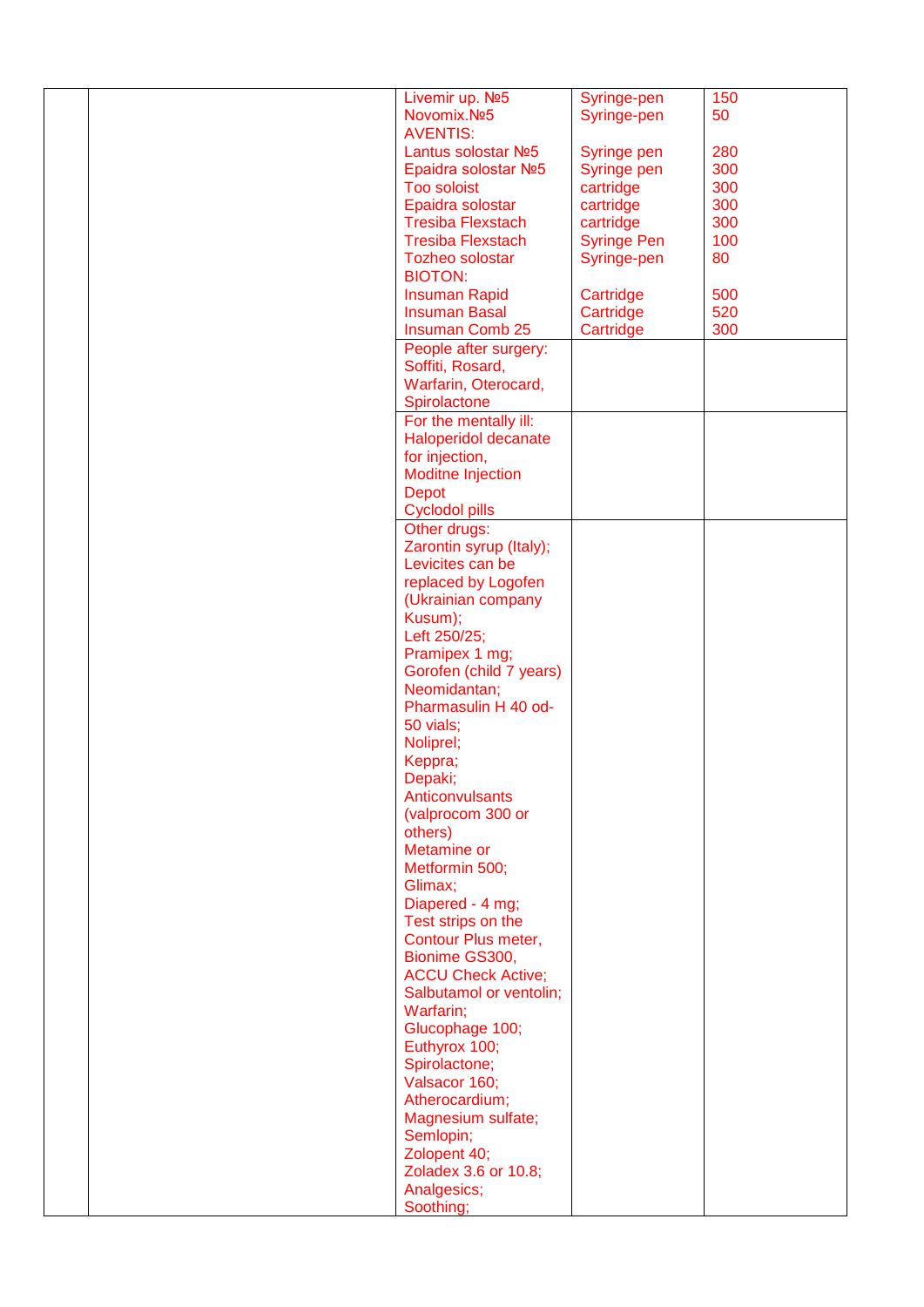|  | Antispasmodics;          |                |                  |
|--|--------------------------|----------------|------------------|
|  | Antiviral;               |                |                  |
|  | Antibiotics;             |                |                  |
|  | Gastric (pancryotin,     |                |                  |
|  | drotaverine,             |                |                  |
|  |                          |                |                  |
|  | papaverine, creon,       |                |                  |
|  | zolopent, etc.);         |                |                  |
|  | Antipyretics             |                |                  |
|  | (paracetamol,            |                |                  |
|  | flemexin, nurofen for    |                |                  |
|  | children, etc.);         |                |                  |
|  | From cough and runny     |                |                  |
|  |                          |                |                  |
|  | nose, from sore throat;  |                |                  |
|  | To reduce blood          |                |                  |
|  | pressure (Combisart-     |                |                  |
|  | H, bisaprolol, atenolol, |                |                  |
|  | normopress, tonorma,     |                |                  |
|  | $etc.$ ;                 |                |                  |
|  | Cardiac (corvalol,       |                |                  |
|  | validol, nitroglycerin,  |                |                  |
|  |                          |                |                  |
|  | carvaltab, propanorm,    |                |                  |
|  | asparkam, etc.);         |                |                  |
|  | acetone tests for        |                |                  |
|  | children,                |                |                  |
|  | betargin (hepargin),     |                |                  |
|  | glucose tablets;         |                |                  |
|  | propanorm 150 mg,        |                |                  |
|  | paroxetine 20 mg;        |                |                  |
|  | seasonin spray           |                |                  |
|  |                          |                |                  |
|  | (sesame spray);          |                |                  |
|  | Inhalers, berodual,      |                |                  |
|  |                          |                |                  |
|  | beclomedazone,           |                |                  |
|  | seretide;                |                |                  |
|  |                          |                |                  |
|  | gidazepam,               |                |                  |
|  | waltz-n160,              |                |                  |
|  | Clapidogrel,             |                |                  |
|  | Flavovir 50;             |                |                  |
|  | Phlebodia 600mg.         |                |                  |
|  | Milk formula for         |                |                  |
|  | children;                |                |                  |
|  | Diapers for children     |                |                  |
|  | and adults;              |                |                  |
|  |                          |                |                  |
|  | <b>Hygiene products</b>  |                |                  |
|  | (shampoo, soap,          |                |                  |
|  | washing powder,          |                |                  |
|  | women's pads).           |                |                  |
|  | sleeping bags            | 150            |                  |
|  | generators - 50-70 kW    |                |                  |
|  | generators - 5-7 kW      | 3              |                  |
|  |                          | $\overline{5}$ |                  |
|  | binoculars               |                |                  |
|  | medical turnstiles       | 300            |                  |
|  | lanterns                 | 15             |                  |
|  | walkie-talkie            | 50             | <b>MOTOROLA</b>  |
|  |                          |                | <b>DP4800 or</b> |
|  |                          |                | DP4400 radios    |
|  | gas masks                | 150            |                  |
|  |                          | 150            |                  |
|  | Long-lasting food        |                |                  |
|  | medical banagesd         | 150            |                  |
|  | mattresses               | 150            |                  |
|  | hygiene products         | 150            |                  |
|  | disposable tableware     | <b>MANY</b>    |                  |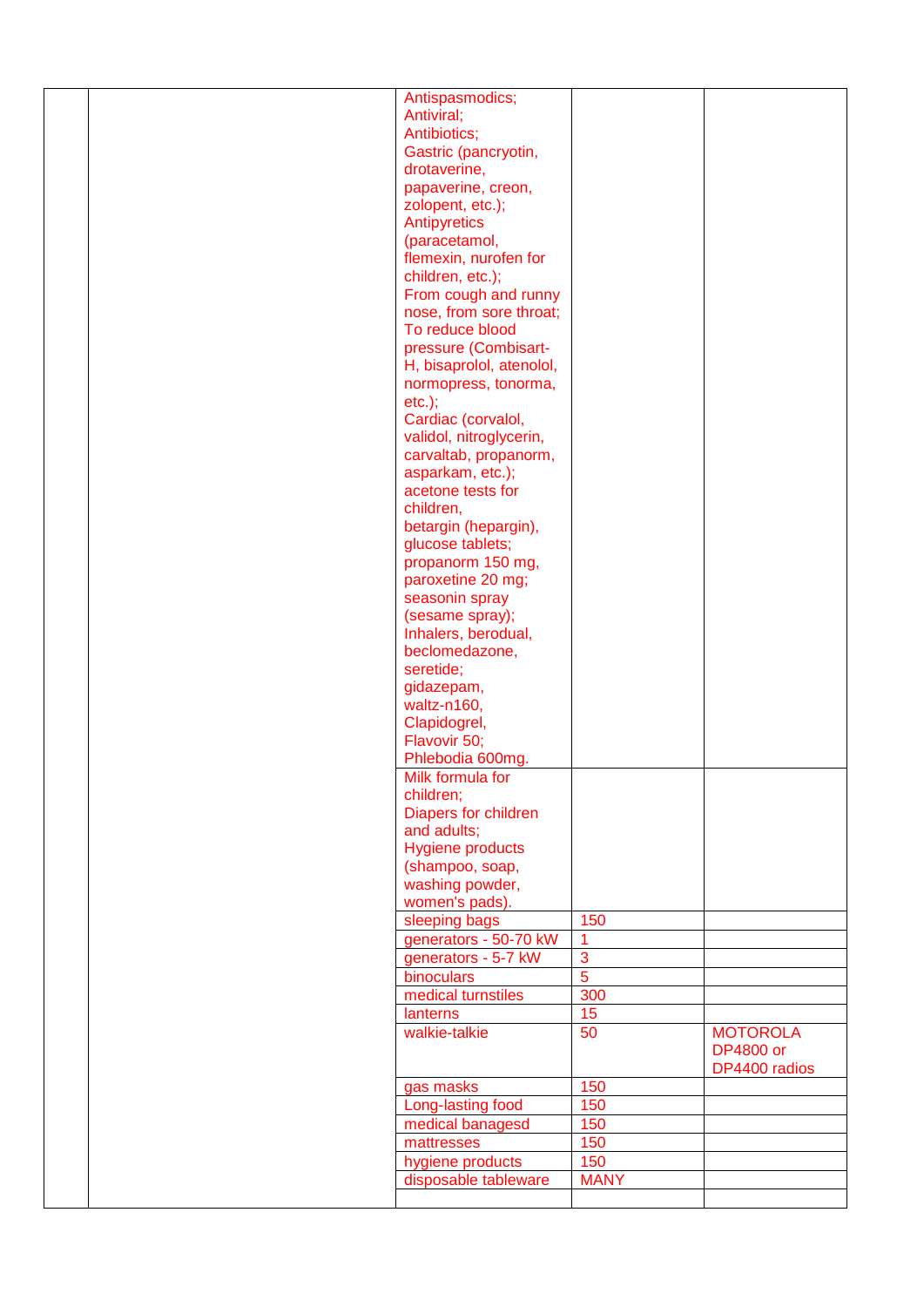| <b>Lviv Regional Council</b><br>$\mathbf 1$<br>Дрогобицька районна рада<br>$\overline{2}$<br>Золочівська районна рада<br>3<br>Львівська районна рада<br>$\overline{\mathbf{4}}$<br>Самбірська районна рада<br>5<br>Стрийська районна рада<br>6<br>Червоноградська районна рада<br>$\overline{7}$<br>Яворівська районна рада<br>The Nikolaev regional council<br>Баштанська районна рада<br>1<br>$\overline{c}$<br>Вознесенська районна рада<br>3<br>Миколаївська районна рада<br>$\overline{\mathbf{4}}$<br>Первомайська районна рада<br><b>Odesa regional council</b><br>$\mathbf 1$<br>Березівська районна рада<br>$\overline{2}$<br>Білгород-Дністровська<br>$\overline{3}$<br>Болградська районна рада<br>$\overline{4}$<br>Ізмаїльська районна рада<br>5<br>Одеська районна рада<br>$\overline{6}$<br>Подільська районна рада<br>300<br>sleeping bags |  |
|------------------------------------------------------------------------------------------------------------------------------------------------------------------------------------------------------------------------------------------------------------------------------------------------------------------------------------------------------------------------------------------------------------------------------------------------------------------------------------------------------------------------------------------------------------------------------------------------------------------------------------------------------------------------------------------------------------------------------------------------------------------------------------------------------------------------------------------------------------|--|
|                                                                                                                                                                                                                                                                                                                                                                                                                                                                                                                                                                                                                                                                                                                                                                                                                                                            |  |
|                                                                                                                                                                                                                                                                                                                                                                                                                                                                                                                                                                                                                                                                                                                                                                                                                                                            |  |
|                                                                                                                                                                                                                                                                                                                                                                                                                                                                                                                                                                                                                                                                                                                                                                                                                                                            |  |
|                                                                                                                                                                                                                                                                                                                                                                                                                                                                                                                                                                                                                                                                                                                                                                                                                                                            |  |
|                                                                                                                                                                                                                                                                                                                                                                                                                                                                                                                                                                                                                                                                                                                                                                                                                                                            |  |
|                                                                                                                                                                                                                                                                                                                                                                                                                                                                                                                                                                                                                                                                                                                                                                                                                                                            |  |
|                                                                                                                                                                                                                                                                                                                                                                                                                                                                                                                                                                                                                                                                                                                                                                                                                                                            |  |
|                                                                                                                                                                                                                                                                                                                                                                                                                                                                                                                                                                                                                                                                                                                                                                                                                                                            |  |
|                                                                                                                                                                                                                                                                                                                                                                                                                                                                                                                                                                                                                                                                                                                                                                                                                                                            |  |
|                                                                                                                                                                                                                                                                                                                                                                                                                                                                                                                                                                                                                                                                                                                                                                                                                                                            |  |
|                                                                                                                                                                                                                                                                                                                                                                                                                                                                                                                                                                                                                                                                                                                                                                                                                                                            |  |
|                                                                                                                                                                                                                                                                                                                                                                                                                                                                                                                                                                                                                                                                                                                                                                                                                                                            |  |
|                                                                                                                                                                                                                                                                                                                                                                                                                                                                                                                                                                                                                                                                                                                                                                                                                                                            |  |
|                                                                                                                                                                                                                                                                                                                                                                                                                                                                                                                                                                                                                                                                                                                                                                                                                                                            |  |
|                                                                                                                                                                                                                                                                                                                                                                                                                                                                                                                                                                                                                                                                                                                                                                                                                                                            |  |
|                                                                                                                                                                                                                                                                                                                                                                                                                                                                                                                                                                                                                                                                                                                                                                                                                                                            |  |
|                                                                                                                                                                                                                                                                                                                                                                                                                                                                                                                                                                                                                                                                                                                                                                                                                                                            |  |
|                                                                                                                                                                                                                                                                                                                                                                                                                                                                                                                                                                                                                                                                                                                                                                                                                                                            |  |
|                                                                                                                                                                                                                                                                                                                                                                                                                                                                                                                                                                                                                                                                                                                                                                                                                                                            |  |
|                                                                                                                                                                                                                                                                                                                                                                                                                                                                                                                                                                                                                                                                                                                                                                                                                                                            |  |
| 5<br>generators - 50-70 kW<br>Голова - Софія ХОДЮК                                                                                                                                                                                                                                                                                                                                                                                                                                                                                                                                                                                                                                                                                                                                                                                                         |  |
| generators - 5-7 kW<br>10                                                                                                                                                                                                                                                                                                                                                                                                                                                                                                                                                                                                                                                                                                                                                                                                                                  |  |
| binoculars<br>50                                                                                                                                                                                                                                                                                                                                                                                                                                                                                                                                                                                                                                                                                                                                                                                                                                           |  |
| medical turnstiles<br>200                                                                                                                                                                                                                                                                                                                                                                                                                                                                                                                                                                                                                                                                                                                                                                                                                                  |  |
| 300<br>lanterns                                                                                                                                                                                                                                                                                                                                                                                                                                                                                                                                                                                                                                                                                                                                                                                                                                            |  |
| 50<br>walkie-talkie                                                                                                                                                                                                                                                                                                                                                                                                                                                                                                                                                                                                                                                                                                                                                                                                                                        |  |
| gas masks<br>600                                                                                                                                                                                                                                                                                                                                                                                                                                                                                                                                                                                                                                                                                                                                                                                                                                           |  |
| Long lasting foods<br>1000                                                                                                                                                                                                                                                                                                                                                                                                                                                                                                                                                                                                                                                                                                                                                                                                                                 |  |
| medical bandages<br>1000                                                                                                                                                                                                                                                                                                                                                                                                                                                                                                                                                                                                                                                                                                                                                                                                                                   |  |
| 100<br>mattresses                                                                                                                                                                                                                                                                                                                                                                                                                                                                                                                                                                                                                                                                                                                                                                                                                                          |  |
| 500<br>hygiene products                                                                                                                                                                                                                                                                                                                                                                                                                                                                                                                                                                                                                                                                                                                                                                                                                                    |  |
| 7<br>Роздільнянська районна рада                                                                                                                                                                                                                                                                                                                                                                                                                                                                                                                                                                                                                                                                                                                                                                                                                           |  |
| <b>Poltava Regional Council</b>                                                                                                                                                                                                                                                                                                                                                                                                                                                                                                                                                                                                                                                                                                                                                                                                                            |  |
| Кременчуцька районна рада<br>1                                                                                                                                                                                                                                                                                                                                                                                                                                                                                                                                                                                                                                                                                                                                                                                                                             |  |
| $\overline{2}$<br>Lubny district council<br>sleeping bags<br>480                                                                                                                                                                                                                                                                                                                                                                                                                                                                                                                                                                                                                                                                                                                                                                                           |  |
| 3<br>generators -50-70 kW                                                                                                                                                                                                                                                                                                                                                                                                                                                                                                                                                                                                                                                                                                                                                                                                                                  |  |
| Head - Tatiana KACHANENKO<br>$\bf{8}$<br>generators -5-7 kW                                                                                                                                                                                                                                                                                                                                                                                                                                                                                                                                                                                                                                                                                                                                                                                                |  |
| 18<br>binoculars                                                                                                                                                                                                                                                                                                                                                                                                                                                                                                                                                                                                                                                                                                                                                                                                                                           |  |
| medical turnstiles<br>560                                                                                                                                                                                                                                                                                                                                                                                                                                                                                                                                                                                                                                                                                                                                                                                                                                  |  |
| 20<br>lanterns<br>walkie-talkie<br>36                                                                                                                                                                                                                                                                                                                                                                                                                                                                                                                                                                                                                                                                                                                                                                                                                      |  |
| 560<br>gas masks                                                                                                                                                                                                                                                                                                                                                                                                                                                                                                                                                                                                                                                                                                                                                                                                                                           |  |
| food (dry rations)<br>1680                                                                                                                                                                                                                                                                                                                                                                                                                                                                                                                                                                                                                                                                                                                                                                                                                                 |  |
| bandage individual<br>560                                                                                                                                                                                                                                                                                                                                                                                                                                                                                                                                                                                                                                                                                                                                                                                                                                  |  |
| sterile                                                                                                                                                                                                                                                                                                                                                                                                                                                                                                                                                                                                                                                                                                                                                                                                                                                    |  |
| mattresses (mats)<br>480                                                                                                                                                                                                                                                                                                                                                                                                                                                                                                                                                                                                                                                                                                                                                                                                                                   |  |
| 560<br>hygiene products                                                                                                                                                                                                                                                                                                                                                                                                                                                                                                                                                                                                                                                                                                                                                                                                                                    |  |
| 3<br>Myrhorod district council<br>150<br>sleeping bags                                                                                                                                                                                                                                                                                                                                                                                                                                                                                                                                                                                                                                                                                                                                                                                                     |  |
| 3<br>generator 50-70 kW                                                                                                                                                                                                                                                                                                                                                                                                                                                                                                                                                                                                                                                                                                                                                                                                                                    |  |
| Chairwoman - Natalia GIRKA<br>generator 5-7 kW<br>20                                                                                                                                                                                                                                                                                                                                                                                                                                                                                                                                                                                                                                                                                                                                                                                                       |  |
| binoculars<br>100                                                                                                                                                                                                                                                                                                                                                                                                                                                                                                                                                                                                                                                                                                                                                                                                                                          |  |
| 50<br>lanterns                                                                                                                                                                                                                                                                                                                                                                                                                                                                                                                                                                                                                                                                                                                                                                                                                                             |  |
| walkie-talkie<br>50                                                                                                                                                                                                                                                                                                                                                                                                                                                                                                                                                                                                                                                                                                                                                                                                                                        |  |
| thermal imagers<br>30                                                                                                                                                                                                                                                                                                                                                                                                                                                                                                                                                                                                                                                                                                                                                                                                                                      |  |
| medical turnstiles<br>50                                                                                                                                                                                                                                                                                                                                                                                                                                                                                                                                                                                                                                                                                                                                                                                                                                   |  |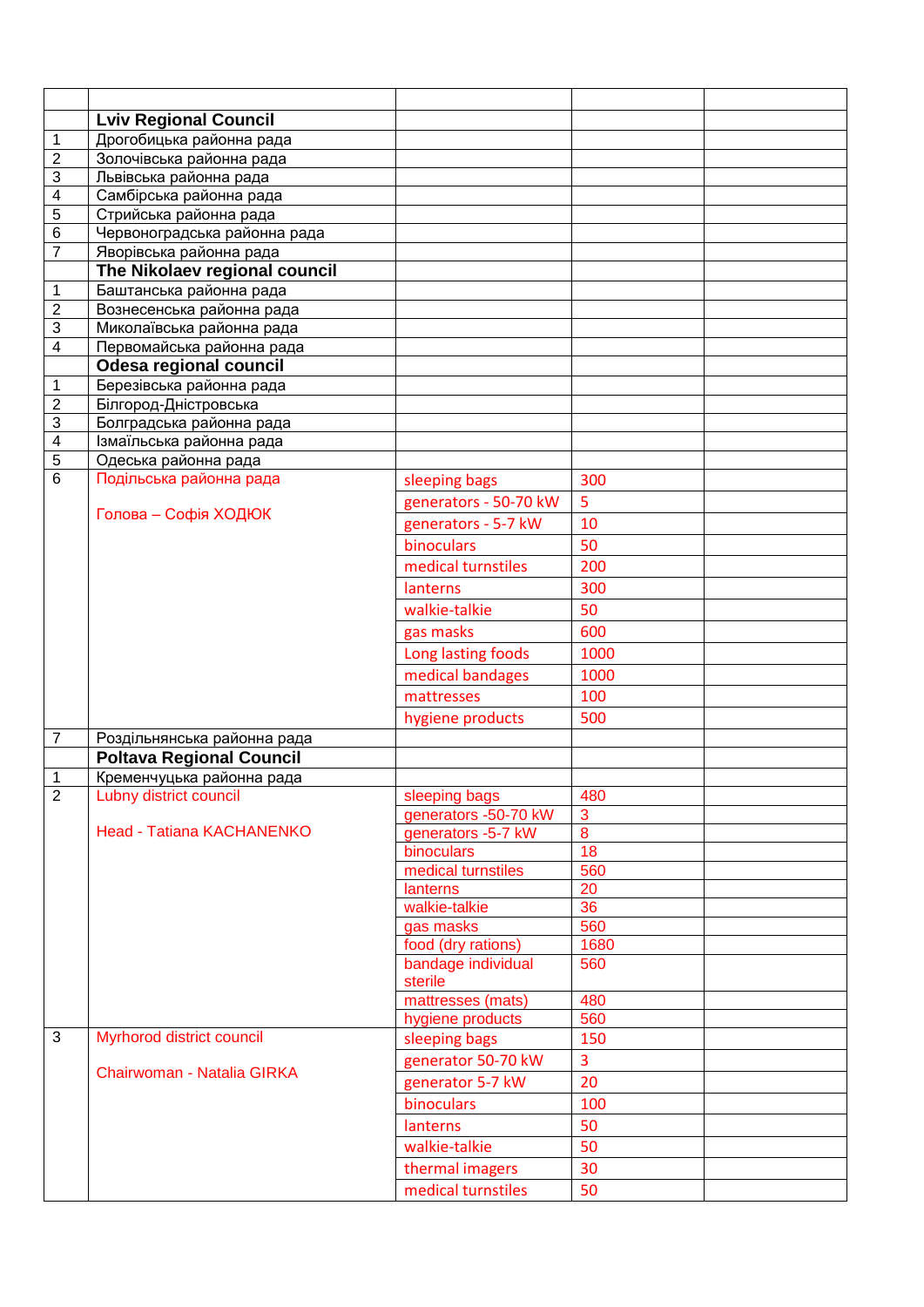|                                  |                                                         | first aid kits       | 800            |  |
|----------------------------------|---------------------------------------------------------|----------------------|----------------|--|
| $\overline{4}$                   | Poltava district council                                | generators 5-7       | 20             |  |
|                                  |                                                         | kilowatts            |                |  |
|                                  | Chairman - Mikhail KONONENKO                            | walkie-talkie        | 40             |  |
|                                  |                                                         | sleeping bags        | 100            |  |
|                                  |                                                         | night vision devices | 20             |  |
|                                  |                                                         | binoculars           | 20             |  |
|                                  |                                                         | lanterns             | 50             |  |
|                                  |                                                         | medical turnstiles   | 50             |  |
|                                  |                                                         |                      |                |  |
|                                  |                                                         |                      |                |  |
|                                  |                                                         |                      |                |  |
|                                  | <b>Rivne Regional Council</b>                           |                      |                |  |
| 1                                | Вараська районна рада                                   |                      |                |  |
| $\overline{2}$                   | Дубенська районна рада                                  |                      |                |  |
| $\overline{3}$<br>$\overline{4}$ | Рівненська районна рада                                 |                      |                |  |
|                                  | Сарненська районна рада<br><b>Sumy regional council</b> |                      |                |  |
| $\mathbf 1$                      | Конотопська районна рада                                |                      |                |  |
| $\overline{2}$                   | Охтирська районна рада                                  |                      |                |  |
| $\overline{3}$                   | Romenskaya district council                             | thermal imagers      | 5              |  |
|                                  |                                                         |                      | 5              |  |
|                                  | Chairman - Ivan YAREMENKO                               | quadcopters          |                |  |
|                                  |                                                         | walkie-talkie        | 30             |  |
| 4                                | Sumy district council                                   | walkie-talkie        | 20             |  |
|                                  |                                                         | sleeping bags        | 300            |  |
|                                  | <b>Chairman - Victor CHEMICAL</b>                       | generators 5-7 kW    | 30             |  |
|                                  |                                                         | generators 50-70 kW  | $\overline{3}$ |  |
|                                  |                                                         | lanterns             | 70             |  |
|                                  |                                                         | binoculars           | 30             |  |
|                                  |                                                         | mattresses           | 50             |  |
|                                  |                                                         | cereals              | 1.0 tons       |  |
| 5                                | <b>Shostka District Council</b>                         | walkie-talkie        | 40             |  |
|                                  |                                                         |                      |                |  |
|                                  | Chairman - Victoria SOKOL                               | sleeping bags        | 200            |  |
|                                  |                                                         | generators 5-7 kW    | 20             |  |
|                                  |                                                         | generators 50-70 kW  | $\overline{2}$ |  |
|                                  |                                                         | lanterns             | 50             |  |
|                                  |                                                         | binoculars           | 20             |  |
|                                  | <b>Ternopil Regional Council</b>                        |                      |                |  |
| $\mathbf 1$                      | Кременецька районна рада                                |                      |                |  |
| $\overline{c}$                   | Тернопільська районна рада                              |                      |                |  |
| $\overline{3}$                   | Чортківська районна рада                                |                      |                |  |
|                                  | <b>Kharkiv Regional Council</b>                         |                      |                |  |
| $\mathbf{1}$                     | Богодухівська районна рада                              |                      |                |  |
| $\overline{c}$                   | Ізюмська районна рада                                   |                      |                |  |
| $\ensuremath{\mathsf{3}}$        | Красноградська районна рада                             |                      |                |  |
| $\overline{4}$<br>5              | Куп'янська районна рада                                 |                      |                |  |
|                                  | <b>Lozova District Council</b>                          | sleeping bags        | 250            |  |
|                                  |                                                         | night vision devices | 100            |  |
|                                  |                                                         | generators - 5-7 kW  | 20             |  |
|                                  |                                                         | binoculars           | 100            |  |
|                                  |                                                         | medical turnstiles   | 500            |  |
|                                  |                                                         | lanterns             | 250            |  |
|                                  |                                                         | walkie-talkie        | 250            |  |
|                                  |                                                         | gas masks            | 250            |  |
|                                  |                                                         |                      |                |  |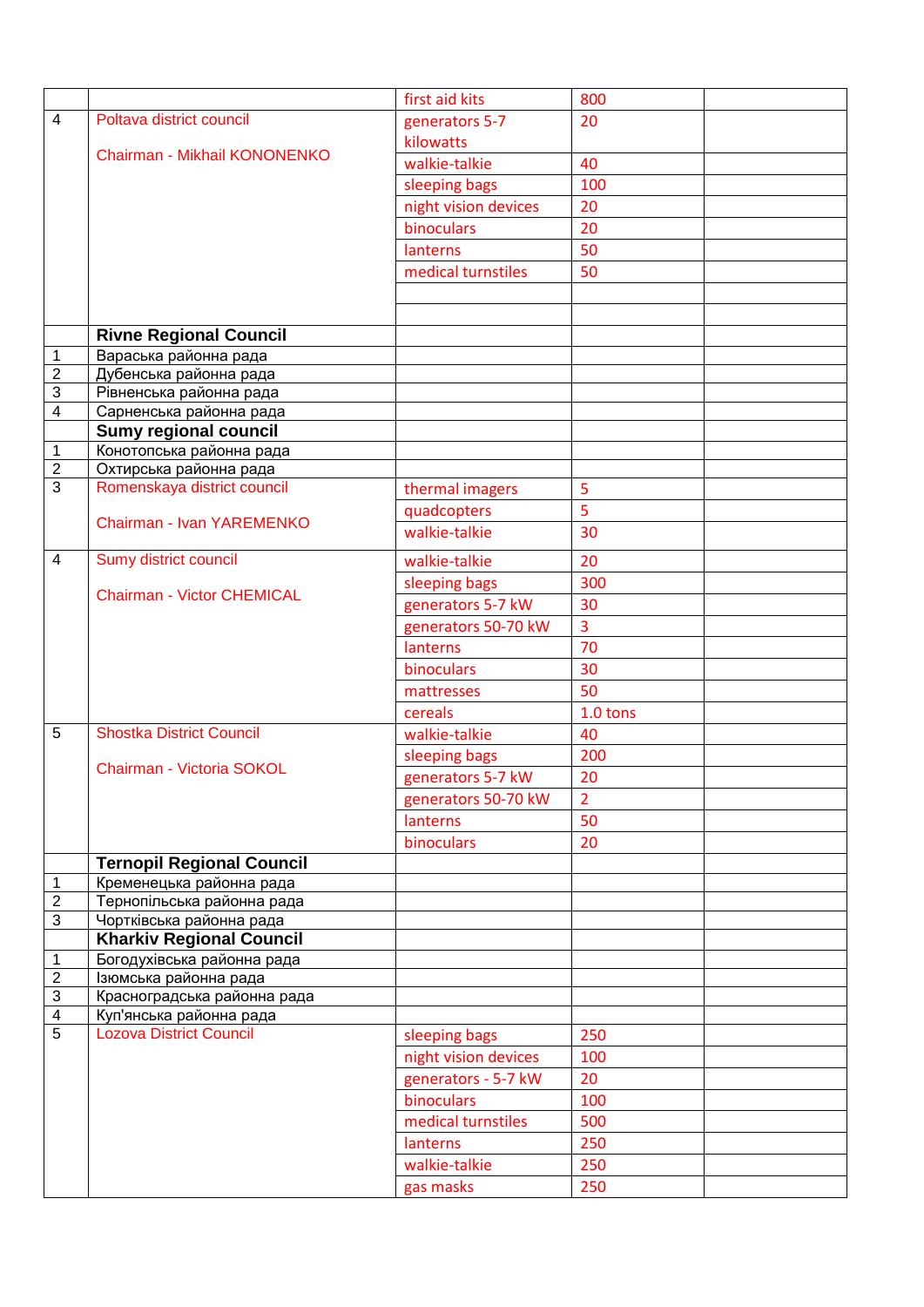|                |                                     | medical bandages                       | 500             |                                            |
|----------------|-------------------------------------|----------------------------------------|-----------------|--------------------------------------------|
|                |                                     | mattresses                             | 200             |                                            |
| $\,6$          | Харківська районна рада             |                                        |                 |                                            |
| $\overline{7}$ | Чугуївська районна рада             |                                        |                 |                                            |
|                | Херсонська обласна рада             |                                        |                 |                                            |
| $\mathbf 1$    | Бериславська районна рада           |                                        |                 |                                            |
| $\overline{2}$ | Генічеська районна рада             |                                        |                 |                                            |
| $\overline{3}$ | Каховська районна рада              |                                        |                 |                                            |
| $\overline{4}$ | <b>Skadovsk district council</b>    | walkie-talkie                          | 40              |                                            |
|                | Chairman - Vitaly SOLOVYOV          | sleeping bags                          | 200             |                                            |
|                |                                     | generators 5-7 kW                      | 20              |                                            |
|                |                                     | generators 50-70 kW                    | $\overline{2}$  |                                            |
|                |                                     | lanterns                               | 50              |                                            |
|                |                                     | binoculars                             | 20              |                                            |
|                |                                     | thermal imagers                        | 20              |                                            |
|                |                                     | night vision devices                   | 20              |                                            |
| 5              | <b>Kherson Regional Council</b>     | Medicines, food                        |                 |                                            |
|                | Chairwoman - Valentina POKOTILOVA   |                                        |                 |                                            |
|                | Хмельницька обласна рада            |                                        |                 |                                            |
| $\mathbf{1}$   | Кам'янець-Подільська районна рада   |                                        |                 |                                            |
| $\overline{2}$ | Хмельницька районна рада            |                                        |                 |                                            |
| $\overline{3}$ | Шепетівська районна рада            |                                        |                 |                                            |
|                | Черкаська обласна рада              |                                        |                 |                                            |
| $\mathbf{1}$   | Zvenigorod district council         | sleeping bags                          | 500             |                                            |
|                | <b>Chairman - Sergey STRUK</b>      | generators 5-7 kW                      | 10              |                                            |
|                |                                     | binoculars                             | 20              |                                            |
|                |                                     | medical turnstiles                     | 500             |                                            |
|                |                                     | lanterns                               | 500             |                                            |
|                |                                     | walkie-talkie                          | 200             |                                            |
|                |                                     | gas masks                              | 500             |                                            |
|                |                                     | dry food                               | 500             |                                            |
|                |                                     | medical bandages                       | 500             |                                            |
|                |                                     | mattresses                             | 250             |                                            |
|                |                                     | hygiene products:                      |                 |                                            |
|                |                                     | - wet wipes                            | 500             |                                            |
|                |                                     | - towels                               | 500             |                                            |
|                |                                     | - toilet paper                         | 500             |                                            |
|                |                                     | - shaving products<br>(foam and razor) | 500             |                                            |
|                |                                     | - household soap                       | 500             |                                            |
|                |                                     | - soap                                 | 500             |                                            |
|                |                                     | - detergent                            | 100 кг          |                                            |
|                |                                     |                                        |                 |                                            |
| $\overline{2}$ | <b>Zolotonosha District Council</b> | medicines in                           | from 1000       | <b>Current accounts:</b><br>UA873052990000 |
|                | Chairman - Boris EVMINA             | assortment (first aid                  | pieces and more | 02600204160041                             |
|                |                                     | kits)                                  |                 | 5 (Privatbank)                             |
|                |                                     |                                        |                 |                                            |
|                |                                     |                                        |                 | UA773545070000                             |
|                |                                     |                                        |                 | 02600472029729                             |
|                |                                     |                                        |                 | 7 (Oschadbank)                             |
|                |                                     | dryers                                 | from 1000       |                                            |
|                |                                     |                                        | pieces and more |                                            |
|                |                                     | walkie-talkie                          | from 1000       |                                            |
|                |                                     |                                        | pieces and more |                                            |
|                |                                     | knee pads                              | 100             |                                            |
| $\mathbf{3}$   | Уманська районна рада               |                                        |                 |                                            |